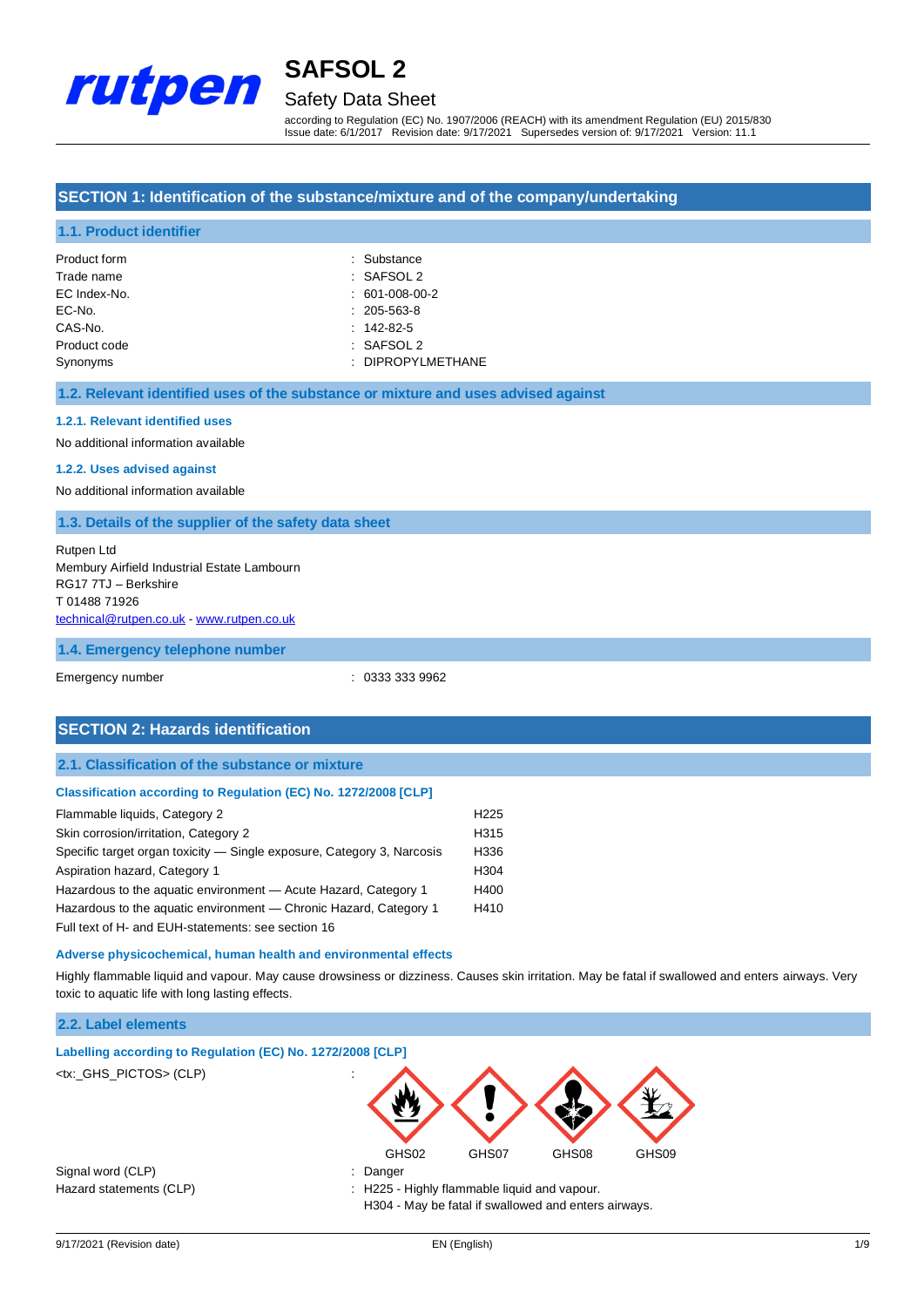## Safety Data Sheet

according to Regulation (EC) No. 1907/2006 (REACH) with its amendment Regulation (EU) 2015/830

|                                | H315 - Causes skin irritation.<br>H336 - May cause drowsiness or dizziness.<br>H410 - Very toxic to aquatic life with long lasting effects. |
|--------------------------------|---------------------------------------------------------------------------------------------------------------------------------------------|
| Precautionary statements (CLP) | : P210 - Keep away from heat, hot surfaces, sparks, open flames and other ignition sources.<br>No smoking.                                  |
|                                | P261 - Avoid breathing dust/fume/gas/mist/vapours/spray.                                                                                    |
|                                | P264 - Wash hands, forearms and face thoroughly after handling.                                                                             |
|                                | P280 - Wear protective gloves/protective clothing/eye protection/face protection/hearing<br>protection.                                     |
|                                | P301+P310+P331 - IF SWALLOWED: Immediately call a POISON CENTER or doctor. Do                                                               |
|                                | NOT induce vomiting.                                                                                                                        |
|                                | P391 - Collect spillage.                                                                                                                    |

## **2.3. Other hazards**

#### No additional information available

### **SECTION 3: Composition/information on ingredients**

## **3.1. Substances**

| <b>Name</b>    | <b>Product identifier</b>                                            | $\frac{9}{6}$ | <b>Classification according to</b><br>Regulation (EC) No. 1272/2008<br><b>ICLPI</b>                                                   |
|----------------|----------------------------------------------------------------------|---------------|---------------------------------------------------------------------------------------------------------------------------------------|
| <b>HEPTANE</b> | CAS-No.: 142-82-5<br>EC-No.: 205-563-8<br>EC Index-No.: 601-008-00-2 | 100           | Flam. Lig. 2, H225<br>Skin Irrit. 2, H315<br>STOT SE 3, H336<br>Asp. Tox. 1, H304<br>Aquatic Acute 1, H400<br>Aquatic Chronic 1, H410 |

### Full text of H- and EUH-statements: see section 16

## **3.2. Mixtures**

Not applicable

## **SECTION 4: First aid measures**

## **4.1. Description of first aid measures**

| First-aid measures general                                                 | : Call a physician immediately.                                                                                                                         |
|----------------------------------------------------------------------------|---------------------------------------------------------------------------------------------------------------------------------------------------------|
| First-aid measures after inhalation                                        | : Remove person to fresh air and keep comfortable for breathing.                                                                                        |
| First-aid measures after skin contact                                      | : Rinse skin with water/shower. Take off immediately all contaminated clothing. If skin                                                                 |
| First-aid measures after eye contact<br>First-aid measures after ingestion | irritation occurs: Get medical advice/attention.<br>: Rinse eyes with water as a precaution.<br>: Do not induce vomiting. Call a physician immediately. |
| 4.2. Most important symptoms and effects, both acute and delayed           |                                                                                                                                                         |
| Symptoms/effects                                                           | May cause drowsiness or dizziness.                                                                                                                      |
| Symptoms/effects after skin contact                                        | Irritation.                                                                                                                                             |
| Symptoms/effects after ingestion                                           | Risk of lung oedema.                                                                                                                                    |

**4.3. Indication of any immediate medical attention and special treatment needed**

Treat symptomatically.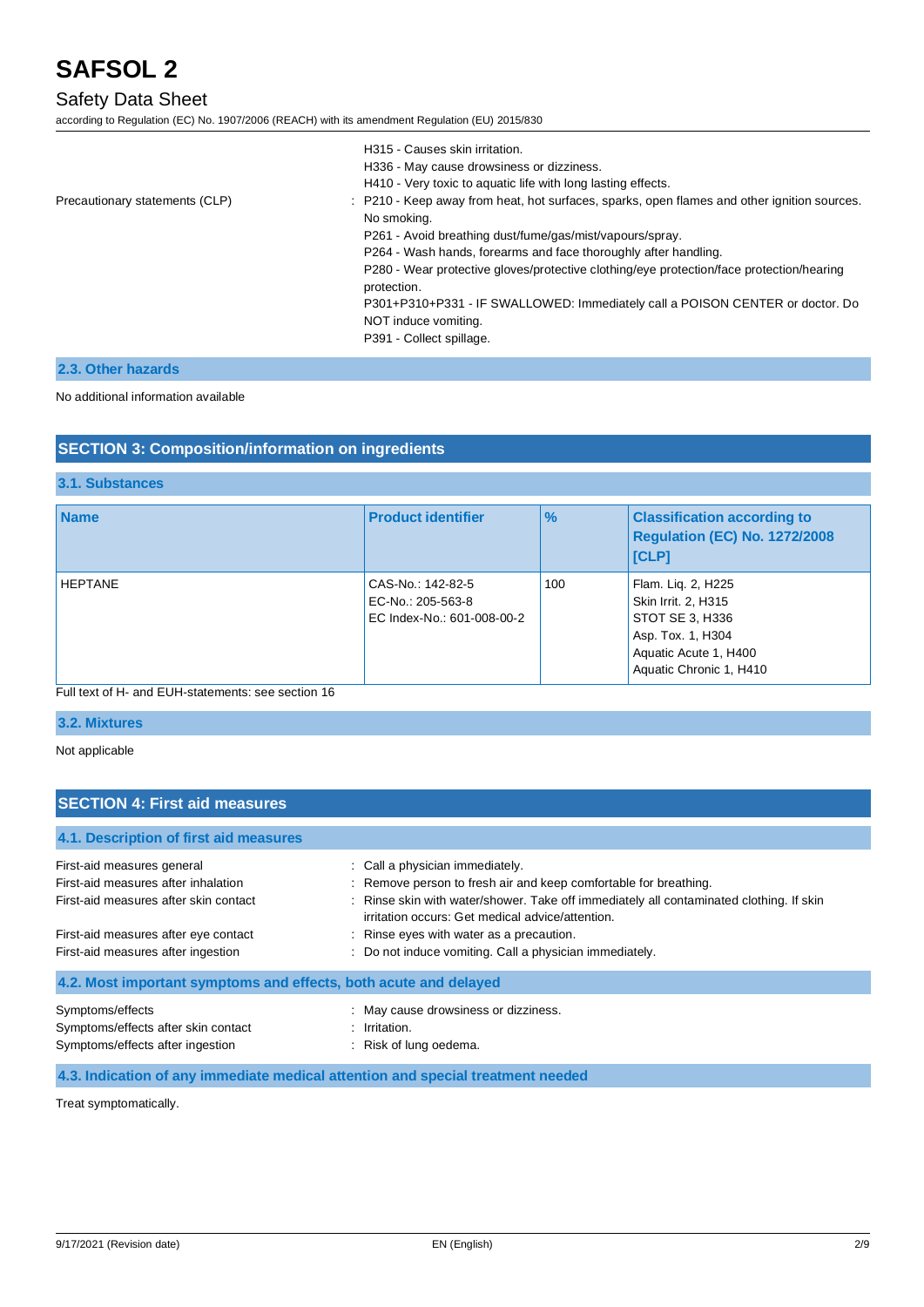## Safety Data Sheet

according to Regulation (EC) No. 1907/2006 (REACH) with its amendment Regulation (EU) 2015/830

| <b>SECTION 5: Firefighting measures</b>                         |                                                                                                                                             |  |  |
|-----------------------------------------------------------------|---------------------------------------------------------------------------------------------------------------------------------------------|--|--|
|                                                                 |                                                                                                                                             |  |  |
| 5.1. Extinguishing media                                        |                                                                                                                                             |  |  |
| Suitable extinguishing media                                    | : Water spray. Dry powder. Foam. Carbon dioxide.                                                                                            |  |  |
| 5.2. Special hazards arising from the substance or mixture      |                                                                                                                                             |  |  |
| Fire hazard<br>Hazardous decomposition products in case of fire | : Highly flammable liquid and vapour.<br>: Toxic fumes may be released.                                                                     |  |  |
| 5.3. Advice for firefighters                                    |                                                                                                                                             |  |  |
| Protection during firefighting                                  | : Do not attempt to take action without suitable protective equipment. Self-contained<br>breathing apparatus. Complete protective clothing. |  |  |

| <b>SECTION 6: Accidental release measures</b>                            |                                                                                                                                                                |  |  |
|--------------------------------------------------------------------------|----------------------------------------------------------------------------------------------------------------------------------------------------------------|--|--|
| 6.1. Personal precautions, protective equipment and emergency procedures |                                                                                                                                                                |  |  |
| 6.1.1. For non-emergency personnel                                       |                                                                                                                                                                |  |  |
| Emergency procedures                                                     | : Ventilate spillage area. No open flames, no sparks, and no smoking. Avoid breathing<br>dust/fume/gas/mist/vapours/spray. Avoid contact with skin and eyes.   |  |  |
| 6.1.2. For emergency responders                                          |                                                                                                                                                                |  |  |
| Protective equipment                                                     | : Do not attempt to take action without suitable protective equipment. For further information<br>refer to section 8: "Exposure controls/personal protection". |  |  |
| <b>6.2. Environmental precautions</b>                                    |                                                                                                                                                                |  |  |
| Avoid release to the environment.                                        |                                                                                                                                                                |  |  |
| 6.3. Methods and material for containment and cleaning up                |                                                                                                                                                                |  |  |
| For containment<br>Methods for cleaning up                               | Collect spillage.<br>÷<br>: Take up liquid spill into absorbent material. Notify authorities if product enters sewers or                                       |  |  |

public waters.

Other information **intervals and the intervals** of materials or solid residues at an authorized site.

**6.4. Reference to other sections**

For further information refer to section 13.

| <b>SECTION 7: Handling and storage</b>                            |                                                                                                                                                                                                                                                                                                                                                                                                                                                                                                                                                                                                                                                              |
|-------------------------------------------------------------------|--------------------------------------------------------------------------------------------------------------------------------------------------------------------------------------------------------------------------------------------------------------------------------------------------------------------------------------------------------------------------------------------------------------------------------------------------------------------------------------------------------------------------------------------------------------------------------------------------------------------------------------------------------------|
| 7.1. Precautions for safe handling                                |                                                                                                                                                                                                                                                                                                                                                                                                                                                                                                                                                                                                                                                              |
| Precautions for safe handling<br>Hygiene measures                 | : Keep away from heat, hot surfaces, sparks, open flames and other ignition sources. No<br>smoking. Ground/bond container and receiving equipment. Use only non-sparking tools.<br>Take precautionary measures against static discharge. Flammable vapours may<br>accumulate in the container. Use explosion-proof equipment. Wear personal protective<br>equipment. Use only outdoors or in a well-ventilated area. Avoid breathing<br>dust/fume/gas/mist/vapours/spray. Avoid contact with skin and eyes.<br>Wash contaminated clothing before reuse. Do not eat, drink or smoke when using this<br>product. Always wash hands after handling the product. |
| 7.2. Conditions for safe storage, including any incompatibilities |                                                                                                                                                                                                                                                                                                                                                                                                                                                                                                                                                                                                                                                              |
| Technical measures<br>Storage conditions                          | : Ground/bond container and receiving equipment.<br>Store in a well-ventilated place. Keep cool. Keep container tightly closed. Store locked up.                                                                                                                                                                                                                                                                                                                                                                                                                                                                                                             |
| 7.3. Specific end use(s)                                          |                                                                                                                                                                                                                                                                                                                                                                                                                                                                                                                                                                                                                                                              |

No additional information available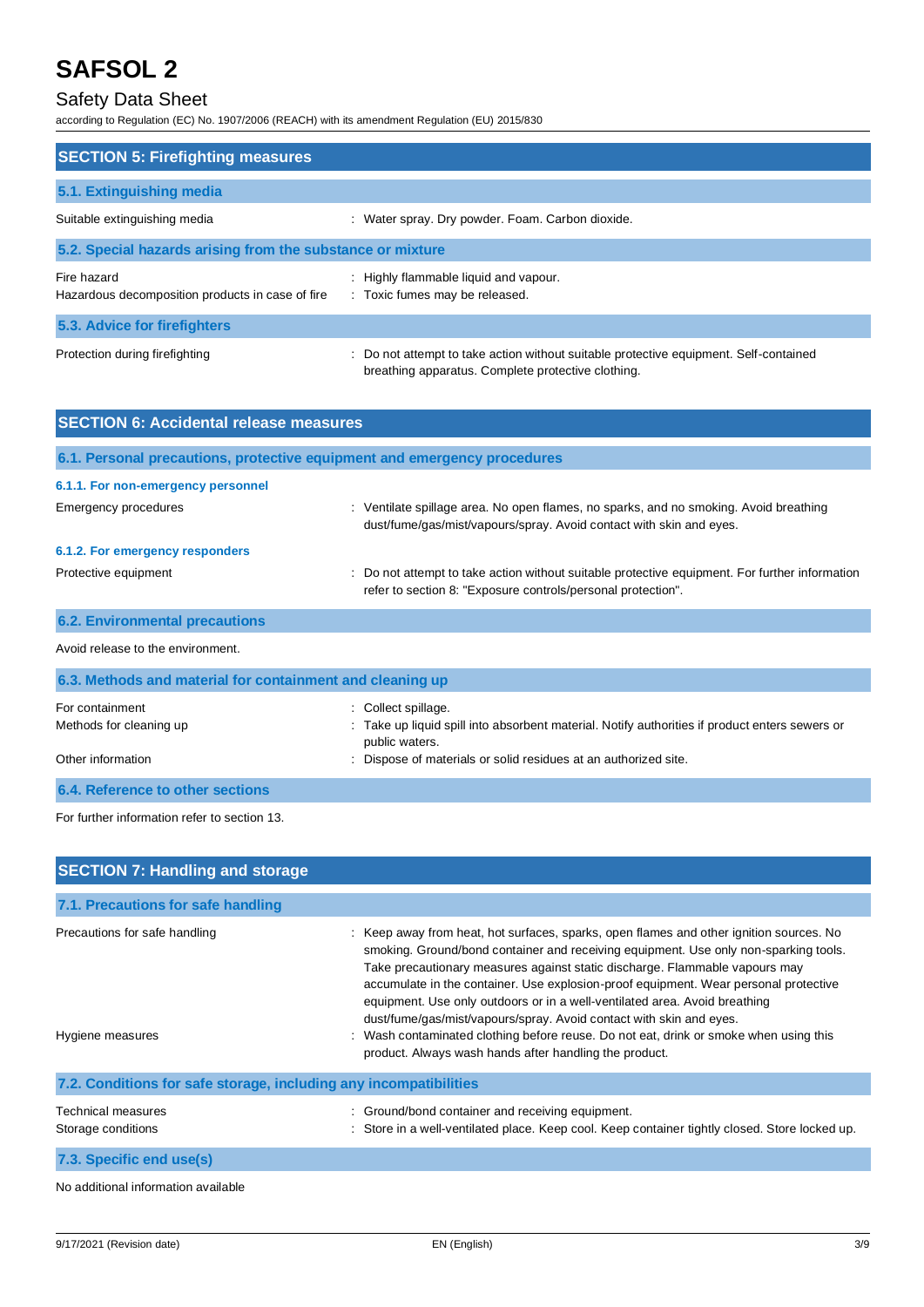## Safety Data Sheet

according to Regulation (EC) No. 1907/2006 (REACH) with its amendment Regulation (EU) 2015/830

### **SECTION 8: Exposure controls/personal protection**

#### **8.1. Control parameters**

#### **8.1.1 National occupational exposure and biological limit values**

No additional information available

**8.1.2. Recommended monitoring procedures**

No additional information available

#### **8.1.3. Air contaminants formed**

No additional information available

#### **8.1.4. DNEL and PNEC**

No additional information available

#### **8.1.5. Control banding**

No additional information available

**8.2. Exposure controls**

#### **8.2.1. Appropriate engineering controls**

#### **Appropriate engineering controls:**

Ensure good ventilation of the work station.

#### **8.2.2. Personal protection equipment**

### **Personal protective equipment symbol(s):**



#### **8.2.2.1. Eye and face protection**

**Eye protection:** Safety glasses

#### **8.2.2.2. Skin protection**

**Skin and body protection:** Wear suitable protective clothing

**Hand protection:** Protective gloves

#### **8.2.2.3. Respiratory protection**

### **Respiratory protection:**

In case of insufficient ventilation, wear suitable respiratory equipment

#### **8.2.2.4. Thermal hazards**

No additional information available

#### **8.2.3. Environmental exposure controls**

#### **Environmental exposure controls:**

Avoid release to the environment.

| <b>SECTION 9: Physical and chemical properties</b> |                                                            |  |  |
|----------------------------------------------------|------------------------------------------------------------|--|--|
|                                                    | 9.1. Information on basic physical and chemical properties |  |  |
| Physical state                                     | : Liguid                                                   |  |  |
| Colour                                             | : No data available                                        |  |  |
| Odour                                              | : No data available                                        |  |  |
| Odour threshold                                    | : No data available                                        |  |  |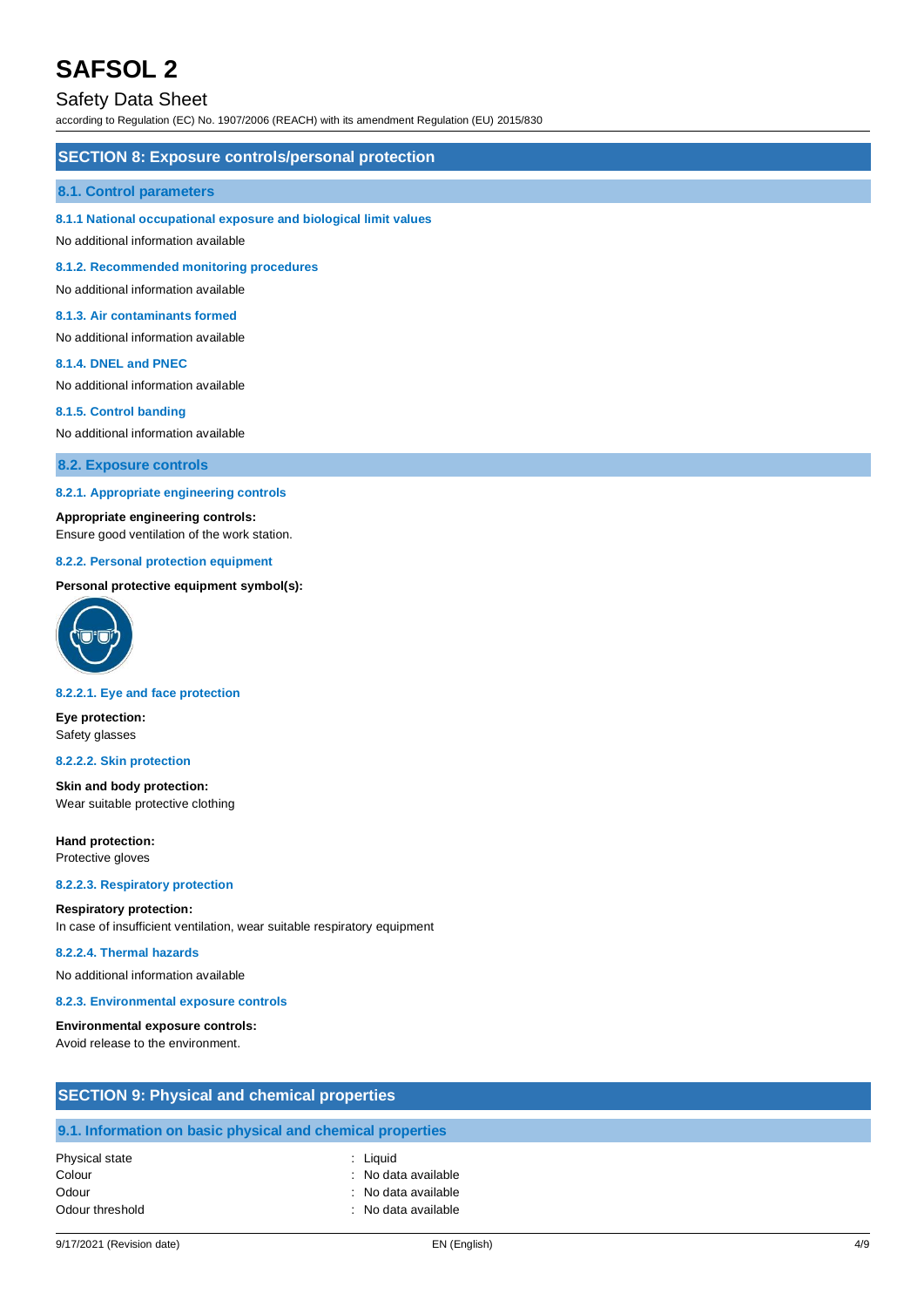## Safety Data Sheet

according to Regulation (EC) No. 1907/2006 (REACH) with its amendment Regulation (EU) 2015/830

| рH                                              | No data available |
|-------------------------------------------------|-------------------|
| Relative evaporation rate (butylacetate=1)      | No data available |
| Melting point                                   | Not applicable    |
| Freezing point                                  | No data available |
| Boiling point                                   | No data available |
| Flash point                                     | No data available |
| Auto-ignition temperature                       | No data available |
| Decomposition temperature                       | No data available |
| Flammability (solid, gas)                       | Not applicable    |
| Vapour pressure                                 | No data available |
| Relative vapour density at 20 °C                | No data available |
| Relative density                                | No data available |
| Solubility                                      | No data available |
| Partition coefficient n-octanol/water (Log Pow) | No data available |
| Viscosity, kinematic                            | No data available |
| Viscosity, dynamic                              | No data available |
| <b>Explosive properties</b>                     | No data available |
| Oxidising properties                            | No data available |
| Explosive limits                                | No data available |
|                                                 |                   |

## **9.2. Other information**

No additional information available

## **SECTION 10: Stability and reactivity**

## **10.1. Reactivity**

Highly flammable liquid and vapour.

**10.2. Chemical stability**

Stable under normal conditions.

**10.3. Possibility of hazardous reactions**

No dangerous reactions known under normal conditions of use.

**10.4. Conditions to avoid**

Avoid contact with hot surfaces. Heat. No flames, no sparks. Eliminate all sources of ignition.

**10.5. Incompatible materials**

No additional information available

**10.6. Hazardous decomposition products**

Under normal conditions of storage and use, hazardous decomposition products should not be produced.

## **SECTION 11: Toxicological information**

## **11.1 Information on toxicological effects**

| Acute toxicity (oral)             | : Not classified                     |
|-----------------------------------|--------------------------------------|
| Acute toxicity (dermal)           | : Not classified                     |
| Acute toxicity (inhalation)       | : Not classified                     |
| Skin corrosion/irritation         | : Causes skin irritation.            |
| Serious eye damage/irritation     | : Not classified                     |
| Respiratory or skin sensitisation | : Not classified                     |
| Germ cell mutagenicity            | : Not classified                     |
| Carcinogenicity                   | : Not classified                     |
| Reproductive toxicity             | : Not classified                     |
| STOT-single exposure              | : May cause drowsiness or dizziness. |
|                                   |                                      |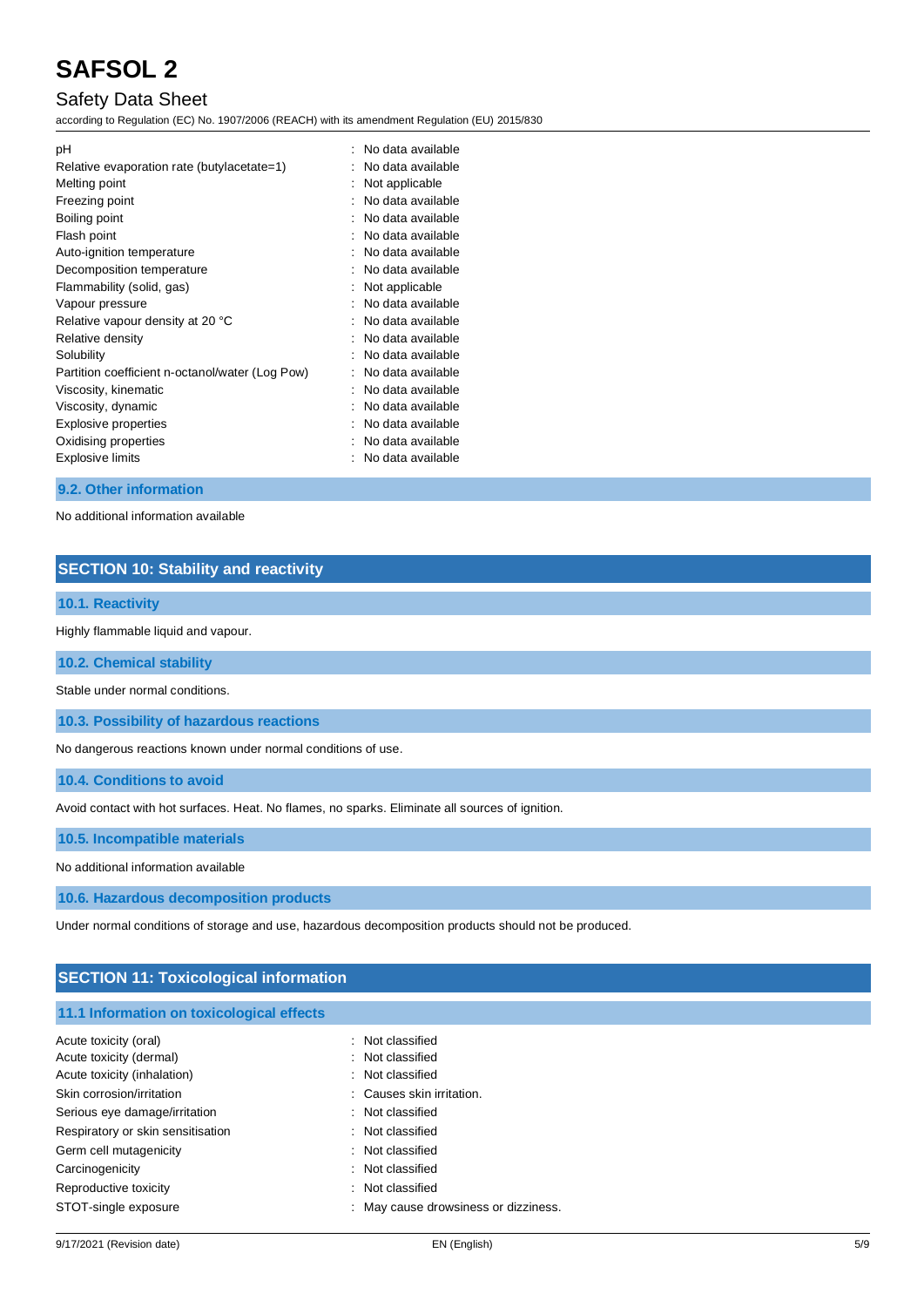## Safety Data Sheet

according to Regulation (EC) No. 1907/2006 (REACH) with its amendment Regulation (EU) 2015/830

| STOT-repeated exposure | : Not classified                                |
|------------------------|-------------------------------------------------|
| Aspiration hazard      | : May be fatal if swallowed and enters airways. |
|                        |                                                 |

| <b>SECTION 12: Ecological information</b>                                                                                                                                  |                                                                                                                                                     |
|----------------------------------------------------------------------------------------------------------------------------------------------------------------------------|-----------------------------------------------------------------------------------------------------------------------------------------------------|
| 12.1. Toxicity                                                                                                                                                             |                                                                                                                                                     |
| Ecology - general<br>Hazardous to the aquatic environment, short-term<br>(acute)<br>Hazardous to the aquatic environment, long-term<br>(chronic)<br>Not rapidly degradable | : Very toxic to aquatic life with long lasting effects.<br>: Very toxic to aquatic life.<br>: Very toxic to aquatic life with long lasting effects. |
| 12.2. Persistence and degradability                                                                                                                                        |                                                                                                                                                     |
| No additional information available                                                                                                                                        |                                                                                                                                                     |
| 12.3. Bioaccumulative potential                                                                                                                                            |                                                                                                                                                     |
| No additional information available                                                                                                                                        |                                                                                                                                                     |
| 12.4. Mobility in soil                                                                                                                                                     |                                                                                                                                                     |
| No additional information available                                                                                                                                        |                                                                                                                                                     |
| 12.5. Results of PBT and vPvB assessment                                                                                                                                   |                                                                                                                                                     |
| No additional information available                                                                                                                                        |                                                                                                                                                     |
| 12.6. Other adverse effects                                                                                                                                                |                                                                                                                                                     |
| No additional information available                                                                                                                                        |                                                                                                                                                     |

| <b>SECTION 13: Disposal considerations</b>        |                                                                                                                                                       |
|---------------------------------------------------|-------------------------------------------------------------------------------------------------------------------------------------------------------|
| 13.1. Waste treatment methods                     |                                                                                                                                                       |
| Waste treatment methods<br>Additional information | : Dispose of contents/container in accordance with licensed collector's sorting instructions.<br>: Flammable vapours may accumulate in the container. |

| <b>SECTION 14: Transport information</b>         |                |                |                |                |
|--------------------------------------------------|----------------|----------------|----------------|----------------|
| In accordance with ADR / IMDG / IATA / ADN / RID |                |                |                |                |
| <b>ADR</b>                                       | <b>IMDG</b>    | <b>IATA</b>    | <b>ADN</b>     | <b>RID</b>     |
| 14.1. UN number                                  |                |                |                |                |
| Not applicable                                   | Not applicable | Not applicable | Not applicable | Not applicable |
| 14.2. UN proper shipping name                    |                |                |                |                |
| Not applicable                                   | Not applicable | Not applicable | Not applicable | Not applicable |
| 14.3. Transport hazard class(es)                 |                |                |                |                |
| Not applicable                                   | Not applicable | Not applicable | Not applicable | Not applicable |
| 14.4. Packing group                              |                |                |                |                |
| Not applicable                                   | Not applicable | Not applicable | Not applicable | Not applicable |
| 14.5. Environmental hazards                      |                |                |                |                |
| Not applicable                                   | Not applicable | Not applicable | Not applicable | Not applicable |
| No supplementary information available           |                |                |                |                |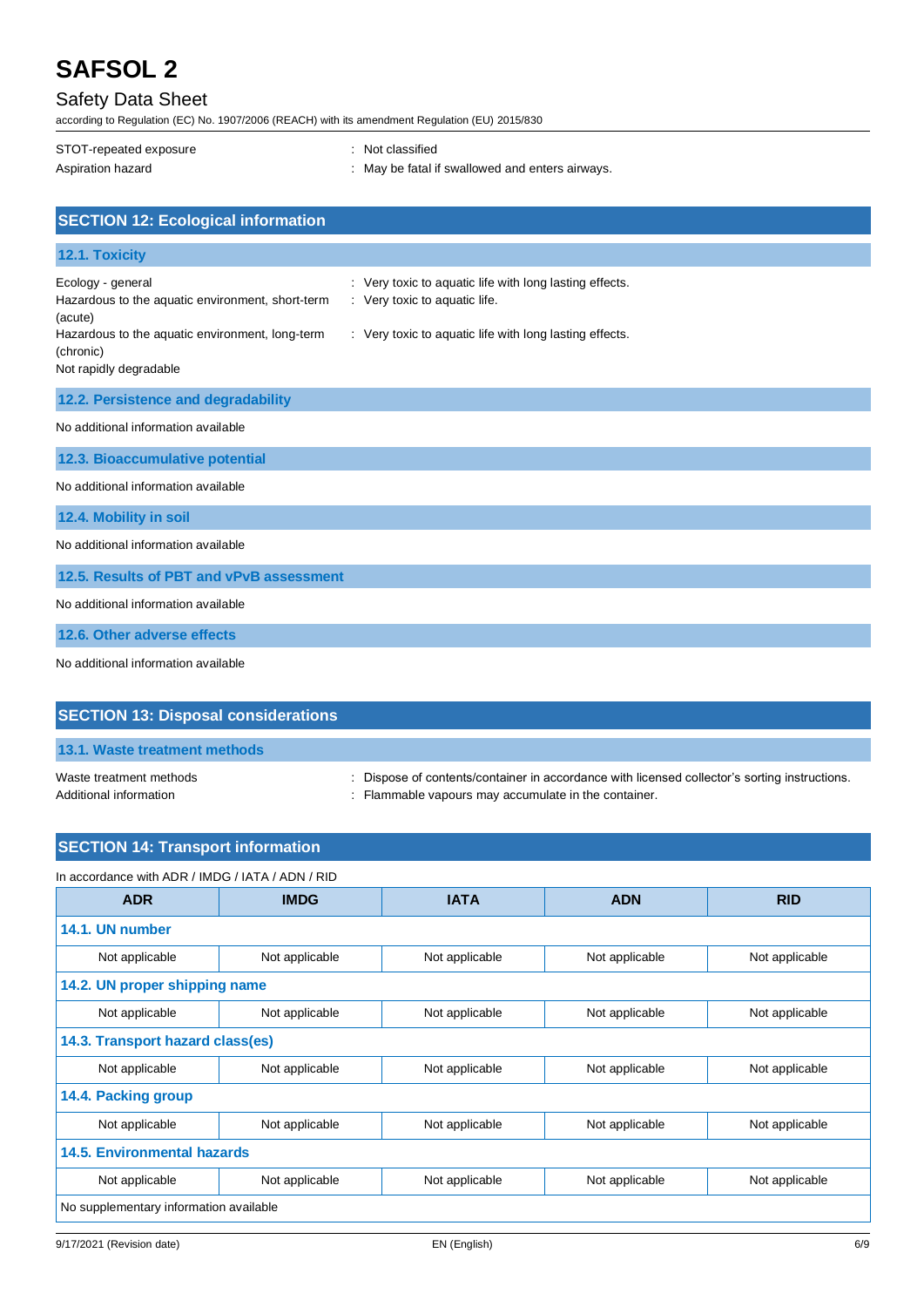## Safety Data Sheet

according to Regulation (EC) No. 1907/2006 (REACH) with its amendment Regulation (EU) 2015/830

### **14.6. Special precautions for user**

#### **Overland transport** Not applicable

**Transport by sea** Not applicable

## **Air transport**

Not applicable

## **Inland waterway transport**

Not applicable

## **Rail transport**

Not applicable

## **14.7. Transport in bulk according to Annex II of Marpol and the IBC Code**

Not applicable

## **SECTION 15: Regulatory information**

### **15.1. Safety, health and environmental regulations/legislation specific for the substance or mixture**

#### **15.1.1. EU-Regulations**

No REACH Annex XVII restrictions

SAFSOL 2 is not on the REACH Candidate List

SAFSOL 2 is not on the REACH Annex XIV List

SAFSOL 2 is not subject to Regulation (EU) No 649/2012 of the European Parliament and of the Council of 4 july 2012 concerning the export and import of hazardous chemicals.

SAFSOL 2 is not subject to Regulation (EU) No 2019/1021 of the European Parliament and of the Council of 20 June 2019 on persistent organic pollutants

Contains no substance subject to Regulation (EU) 2019/1148 of the European Parliament and of the Council of 20 June 2019 on the marketing and use of explosives precursors.

#### **15.1.2. National regulations**

### **Germany**

| Water hazard class (WGK)                           | : WGK 2, Significantly hazardous to water (Classification according to AwSV; ID No. 120) |
|----------------------------------------------------|------------------------------------------------------------------------------------------|
| Hazardous Incident Ordinance (12. BImSchV)         | : Is not subject of the Hazardous Incident Ordinance $(12. \text{BlmSchV})$              |
| <b>Netherlands</b>                                 |                                                                                          |
| SZW-lijst van kankerverwekkende stoffen            | : The substance is not listed                                                            |
| SZW-lijst van mutagene stoffen                     | : The substance is not listed                                                            |
| SZW-lijst van reprotoxische stoffen – Borstvoeding | : The substance is not listed                                                            |
| SZW-lijst van reprotoxische stoffen -              | : The substance is not listed                                                            |
| Vruchtbaarheid                                     |                                                                                          |
| SZW-lijst van reprotoxische stoffen – Ontwikkeling | : The substance is not listed                                                            |
| <b>Denmark</b>                                     |                                                                                          |
| <b>Danish National Regulations</b>                 | : Young people below the age of 18 years are not allowed to use the product              |
| <b>Switzerland</b>                                 |                                                                                          |
| Storage class (LK)                                 | : LK 3 - Flammable liquids                                                               |
|                                                    |                                                                                          |

## **15.2. Chemical safety assessment**

No chemical safety assessment has been carried out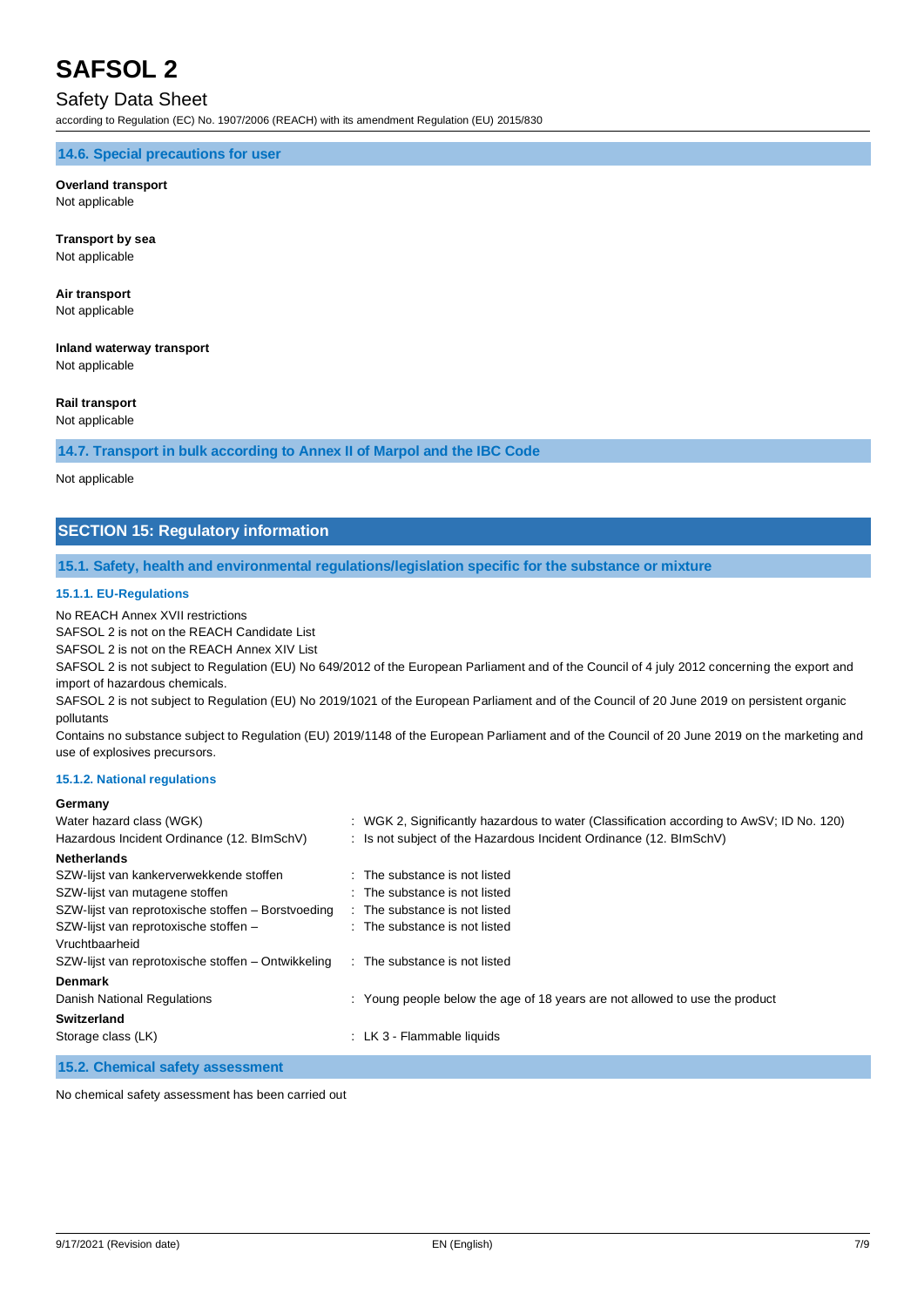## Safety Data Sheet

according to Regulation (EC) No. 1907/2006 (REACH) with its amendment Regulation (EU) 2015/830

| <b>SECTION 16: Other information</b> |                                                                                                 |  |  |  |
|--------------------------------------|-------------------------------------------------------------------------------------------------|--|--|--|
| <b>Abbreviations and acronyms:</b>   |                                                                                                 |  |  |  |
| <b>ADN</b>                           | European Agreement concerning the International Carriage of Dangerous Goods by Inland Waterways |  |  |  |
| ADR                                  | European Agreement concerning the International Carriage of Dangerous Goods by Road             |  |  |  |
| <b>ATE</b>                           | <b>Acute Toxicity Estimate</b>                                                                  |  |  |  |
| <b>BCF</b>                           | <b>Bioconcentration factor</b>                                                                  |  |  |  |
| <b>BLV</b>                           | Biological limit value                                                                          |  |  |  |
| <b>BOD</b>                           | Biochemical oxygen demand (BOD)                                                                 |  |  |  |
| COD                                  | Chemical oxygen demand (COD)                                                                    |  |  |  |
| <b>DMEL</b>                          | Derived Minimal Effect level                                                                    |  |  |  |
| <b>DNEL</b>                          | Derived-No Effect Level                                                                         |  |  |  |
| EC-No.                               | European Community number                                                                       |  |  |  |
| <b>EC50</b>                          | Median effective concentration                                                                  |  |  |  |
| EN                                   | European Standard                                                                               |  |  |  |
| <b>IARC</b>                          | International Agency for Research on Cancer                                                     |  |  |  |
| <b>IATA</b>                          | International Air Transport Association                                                         |  |  |  |
| <b>IMDG</b>                          | International Maritime Dangerous Goods                                                          |  |  |  |
| <b>LC50</b>                          | Median lethal concentration                                                                     |  |  |  |
| LD50                                 | Median lethal dose                                                                              |  |  |  |
| <b>LOAEL</b>                         | Lowest Observed Adverse Effect Level                                                            |  |  |  |
| <b>NOAEC</b>                         | No-Observed Adverse Effect Concentration                                                        |  |  |  |
| <b>NOAEL</b>                         | No-Observed Adverse Effect Level                                                                |  |  |  |
| <b>NOEC</b>                          | No-Observed Effect Concentration                                                                |  |  |  |
| OECD                                 | Organisation for Economic Co-operation and Development                                          |  |  |  |
| OEL                                  | Occupational Exposure Limit                                                                     |  |  |  |
| <b>PBT</b>                           | Persistent Bioaccumulative Toxic                                                                |  |  |  |
| <b>PNEC</b>                          | Predicted No-Effect Concentration                                                               |  |  |  |
| <b>RID</b>                           | Regulations concerning the International Carriage of Dangerous Goods by Rail                    |  |  |  |
| SDS                                  | Safety Data Sheet                                                                               |  |  |  |
| <b>STP</b>                           | Sewage treatment plant                                                                          |  |  |  |
| ThOD                                 | Theoretical oxygen demand (ThOD)                                                                |  |  |  |
| <b>TLM</b>                           | Median Tolerance Limit                                                                          |  |  |  |
| <b>VOC</b>                           | Volatile Organic Compounds                                                                      |  |  |  |
| CAS-No.                              | Chemical Abstract Service number                                                                |  |  |  |
| N.O.S.                               | Not Otherwise Specified                                                                         |  |  |  |
| vPvB                                 | Very Persistent and Very Bioaccumulative                                                        |  |  |  |
| ED                                   | Endocrine disrupting properties                                                                 |  |  |  |

| <b>Full text of H- and EUH-statements:</b> |                                                                 |
|--------------------------------------------|-----------------------------------------------------------------|
| Aquatic Acute 1                            | Hazardous to the aquatic environment - Acute Hazard, Category 1 |